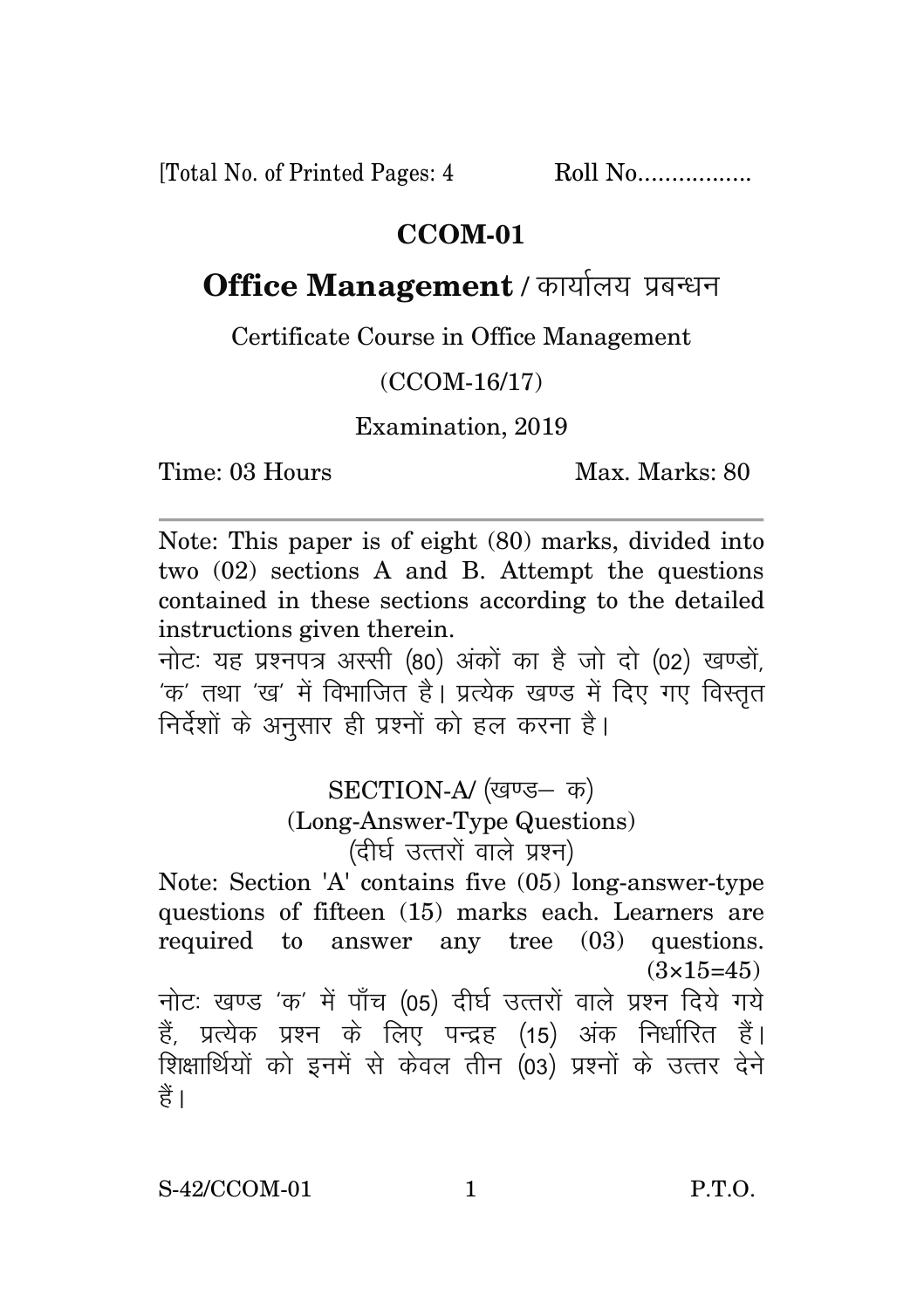- 1. What do you understand by office management? Explain its importance in business house. What steps you will take while organizing an office? कार्यालाय प्रबंध से आप क्या समझते है? व्यवसाय गहों के लिए इसके महत्व की व्याख्या कीजिए। किसी कार्यालय का संगठन करते समय आप क्या कदम उठायेंगे?
- 2. What is office manual? What are its various types? Explain the importance of an office manual.

कार्यालाय नियमावली क्या है? इसके विभिन्न प्रकार कौन – कौन से हैं? कार्यालाय नियमावली के महत्तव की व्याख्या कीजिए।

3. Why disposal of files or records is necessary? What are the important considerations to be kept in view before disposal of records? Explain.

रिकॉर्ड या फाइलों को हटाना क्यों आवश्यक होता है? रिकॉर्डो को हटाने से पहले किन–किन बातों पर विचार करना चाहिए? व्याख्या कीजिए।

## S-42/CCOM-01 2 P.T.O.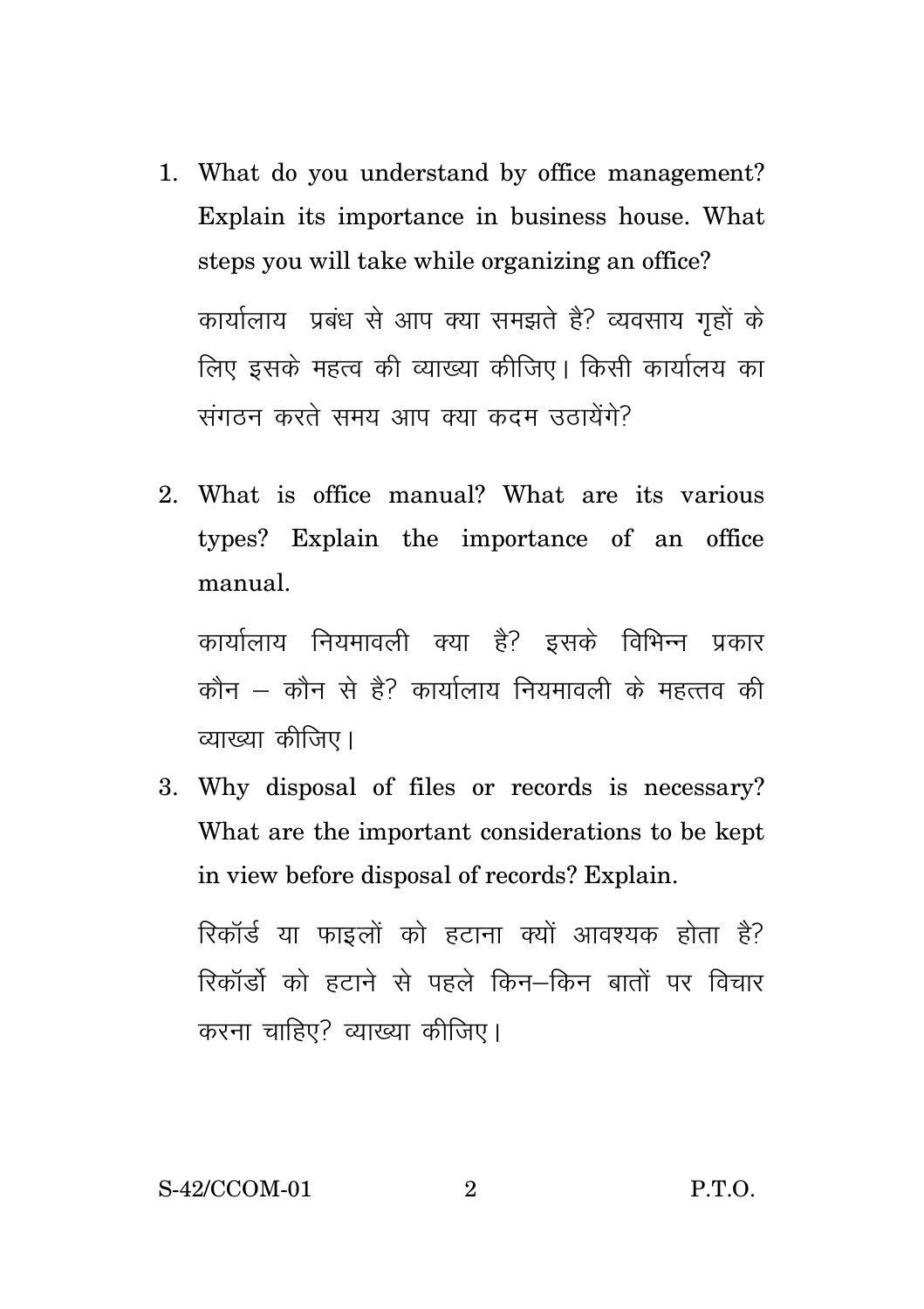4. Explain the significance of internal office communication. Describe the types of intercommunication found in a modern office.

<u>आंतरिक कार्यालय सम्पेषण के महत्तव की व्याख्या</u> कीजिए। आधुनिक कार्यालयों में काम में लाए जाने वाले आंतरिक सम्पेषण के विभिन्न पकारों का वर्णन कीजिए।

5. What do you understand by work simplification? What are the factors to be considered while planning a program one of work simplification?

कार्य के सरलीकरण से आप क्या समझते हैं? कार्य के सरलीकरण के कार्यक्रम की योजना बनाते समय किन मल कारकों को ध्यान में रखना चाहिए?

SECTION-B / (खण्ड-ख)

(Short-Answer Type Questions)

Note: Section 'B' contains eight (08) short-answer type questions of seven (07) marks each. Learners are required to answer any five (05) questions only.  $(5 \times 7 = 35)$ 

नोटः खण्ड 'ख' में आठ (08) लघु उत्तरीय प्रश्न दिये गये हैं. प्रत्येक प्रश्न के लिए सात (07) अंक निर्धारित हैं। शिक्षार्थियों को इनमें से केवल पाँच (05) प्रश्नों के उत्तर देने हैं।

1. Steps in Layout planning अभिन्यास के लिए योजना बनाने की प्रकिया।

S-42/CCOM-01 3 P.T.O.